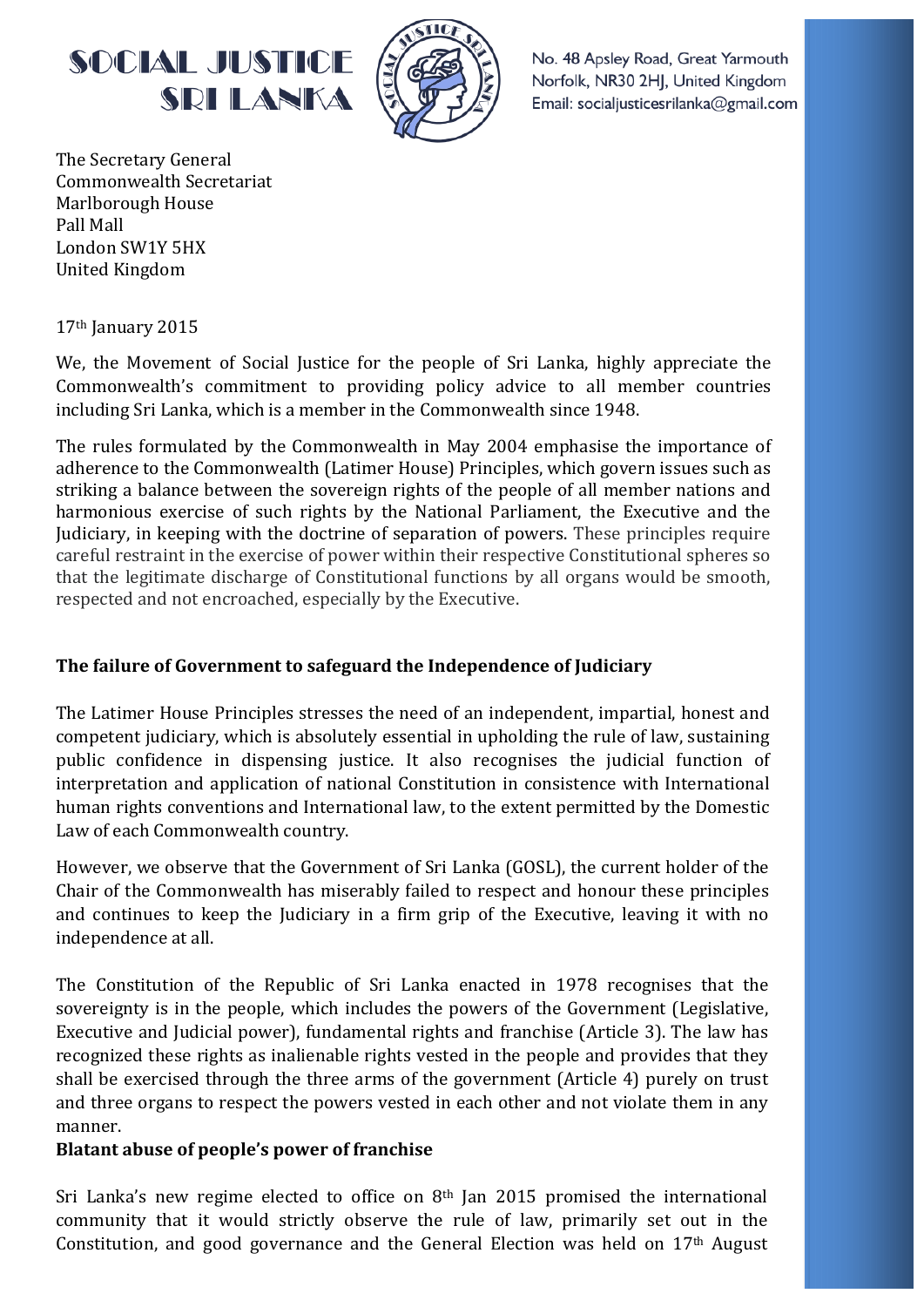2015. The existing Constitution also provides election of 196 MPs by people's franchise and another 29 MPs through the National List from the names of candidates published in the gazette by the Commissioner of Elections prior to the day of the General Election.

However, in May 1988 this provision of law has been amended by the Executive through fraudulent means in collaboration with the legislature and judiciary, allowing secretaries of the political parties to appoint candidates rejected by the people at a General Election without obtaining mandate from the people, a mandatory necessity, to surrender their power of franchise to political party secretaries in this manner.

## New regime continues to violate the Commonwealth (Latimer House) Principles

The new regime elected to office in Jay 2015 too continues to abuse this flawed provision of law, (which is *ab initio void*) and has appointed 10 candidates nominated by the secretaries of the political parties as MPs through the said National List. All these candidates had been rejected by the people at the General Election held on  $17<sup>th</sup>$  August 2015, prompting the people to condemn the Government's move as a blatant violation of people's right to franchise enshrined in the Constitution (Article 3). This is an entrenched provision, which cannot be amended without a mandate obtained from the people. The Constitution clearly states that any amendment made usurping the sovereign rights of the people in this manner, while defying the process specified in Chapter 12 of the Constitution, would become *ab initio void* and will have no legal effect [Article 82(6)] at all.

Therefore, on  $13<sup>th</sup>$  Oct 2015 purely in the public interest, the said unlawful process adopted by the new regime was challenged in the Supreme Court by a British lawyer Nagananda Kodituwakku (*up until now no Sri Lankan Lawyer has been brave enough to challenge this 28-year old fraudulent act committed surreptitiously, involving all three organs of the government*) who primarily engage in public litigation matters. Considering the national importance in this case, the lawyer has made a request to the Chief Justice (K) Sripavan) to appoint the full bench of the Supreme Court to hear and determine this case in terms of Article 132 (3) (iii). However, to dismay of all citizens, the Chief Justice [arbitrarily appointed to office by the Executive President, after effecting a constructive dismissal of the former Chief Justice Shirani Bandaranayake within 24 hours after her reinstatement to the office on  $29<sup>th</sup>$  Jan 2015] who is obviously under intense pressure from Executive, has ruled that the abuse of the National List to appoint defeated candidates by the political party secretaries, is not a matter of national importance and refused to appoint the full bench of the Supreme Court to hear this all important case, and instead now attempts to discipline the lawyer who has made a lawful request to the Chief Justice, for a hearing of the case by the full bench of the Supreme Court. In our opinion this attempt made by the Chief Justice is clearly tantamount to obstruction of justice.

## The need for the intervention by the Commonwealth Secretariat

It is absolutely clear that the incumbent Chief Justice of Sri Lanka, who is due to retire next year has been forced to make this ruling as a result of direct encroachment of people's judicial power by the Executive, which is tantamount to clear violation of Sri Lanka's obligations under Commonwealth's (Latimer House) Principles concerning the judiciary. This leaves room for another dictatorship surreptitiously destroying core democratic principles, making the January  $8<sup>th</sup>$  (2015) transfer of power a mockery. Therefore, we, as a body dedicated to ensure due respect and honour to the sovereign rights of the people by